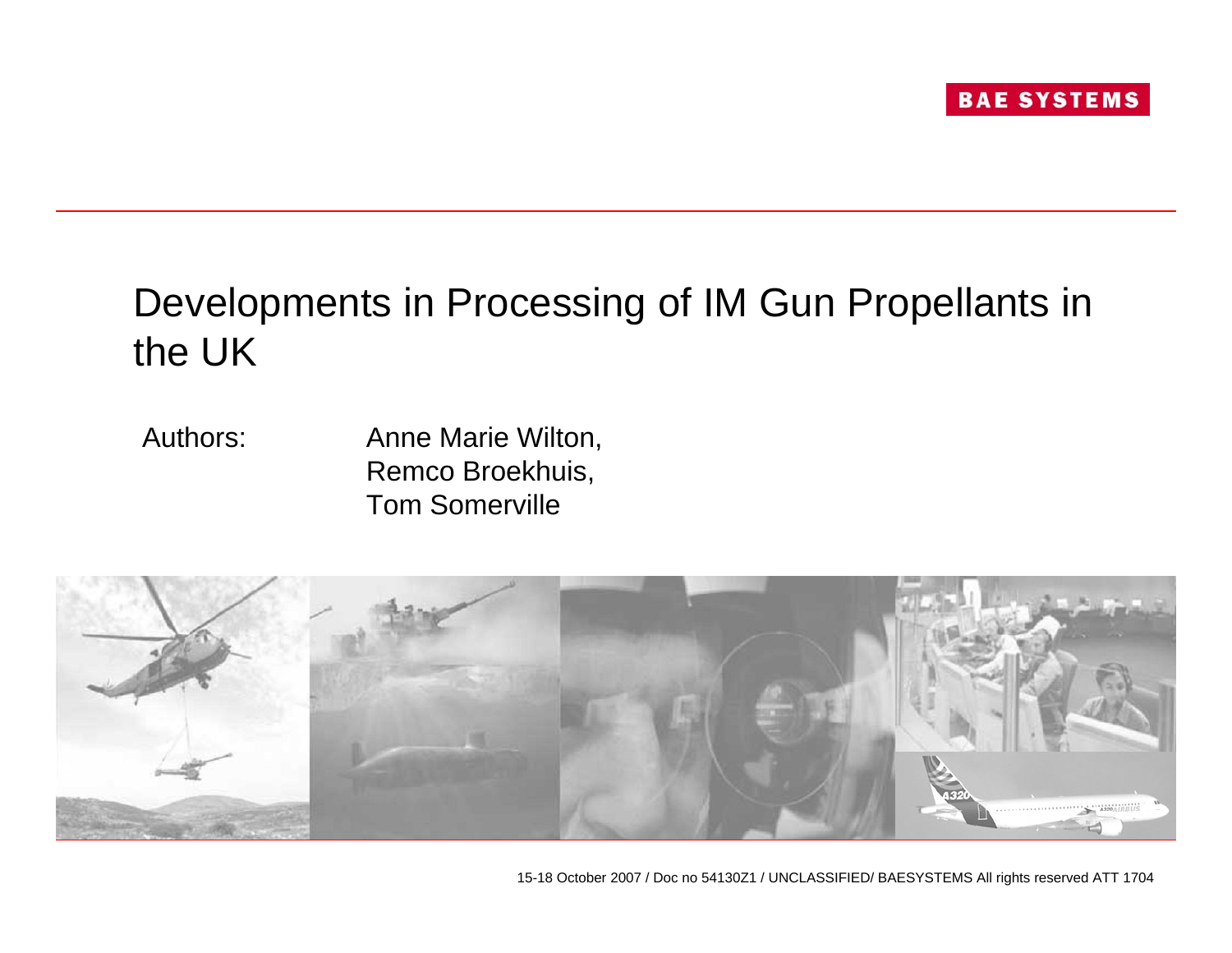Due to the increasing requirement to introduce IM propellant formulations into gun propelling charges, in the direct fire and indirect fire systems, BAESYSTEMS has re-established R & D gun propellant processing in the UK at their Land systems Glascoed plant in Wales.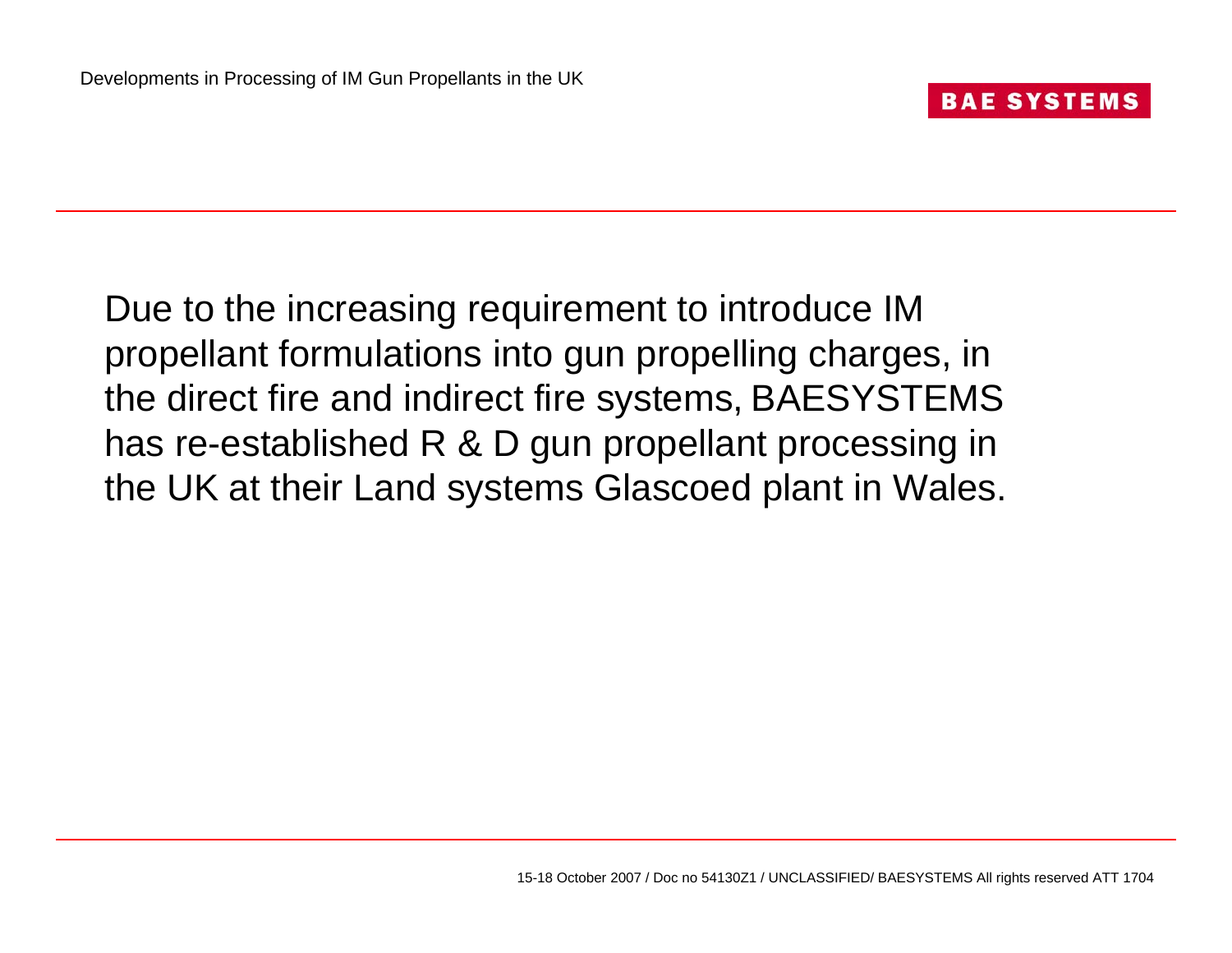## Presentation Overview

- Introduction
- Facility Overview
	- Incorporation
	- Extrusion
	- Cord handling & Cutting
	- Stoving & Blending
	- Control system
	- Testing
- Propellant Processing
- Future technology
- Conclusions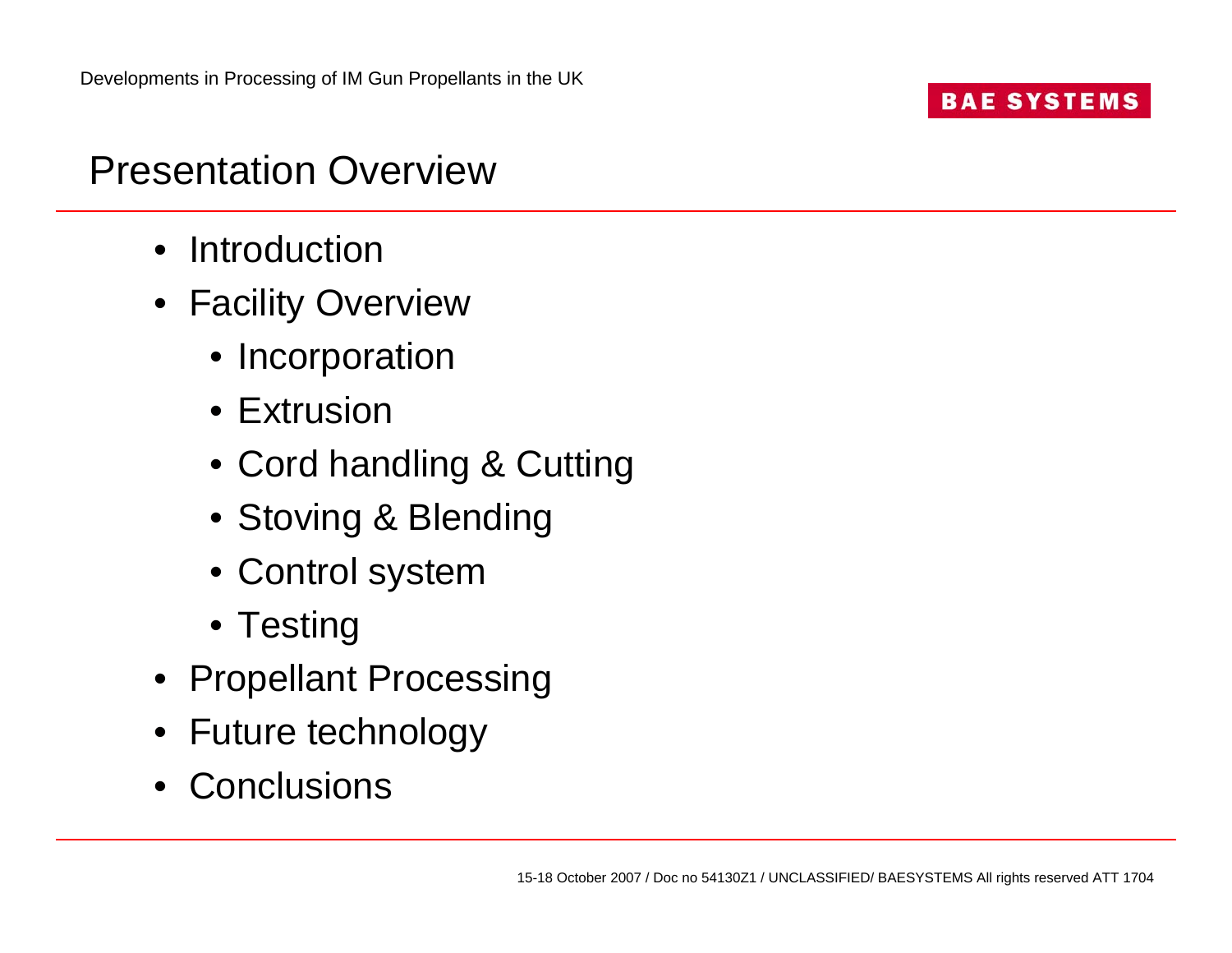## Introduction

- The new propellant processing facility at Glascoed is a remote controlled processing facility. Conventional propellant processing technology equipment has been instrumented and controlled by sophisticated computer technology.
- The facility will be used for all gun propellant Research and Development programmes. Propellant formulations for direct and indirect fire applications will be processed and tested.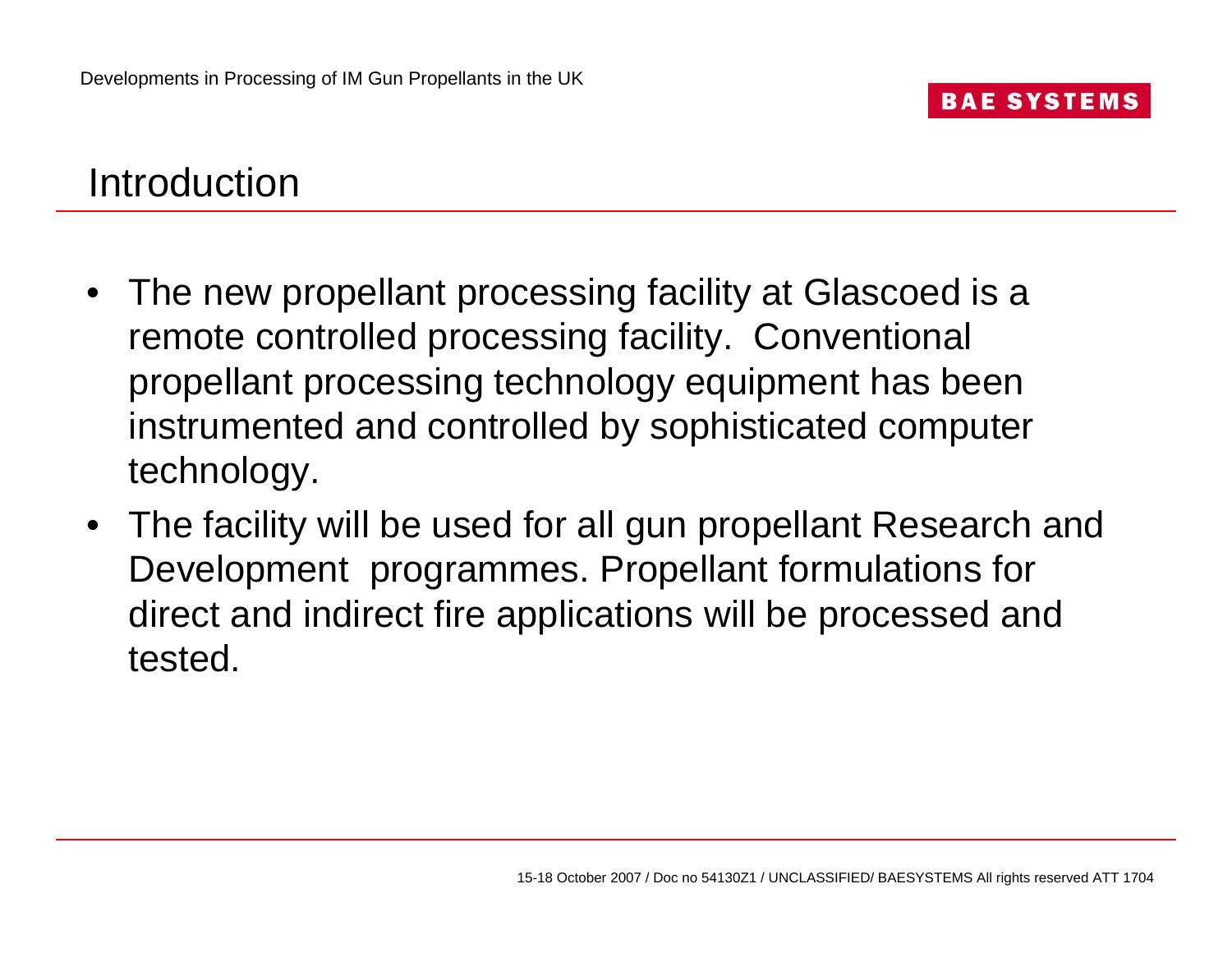# Facility Overview

- Incorporation
- Extrusion
- Cord handling & Cutting
- Stoving & Blending
- Control system
	- Interface with interlocks
	- Software restrictions
	- Data collection
- Testing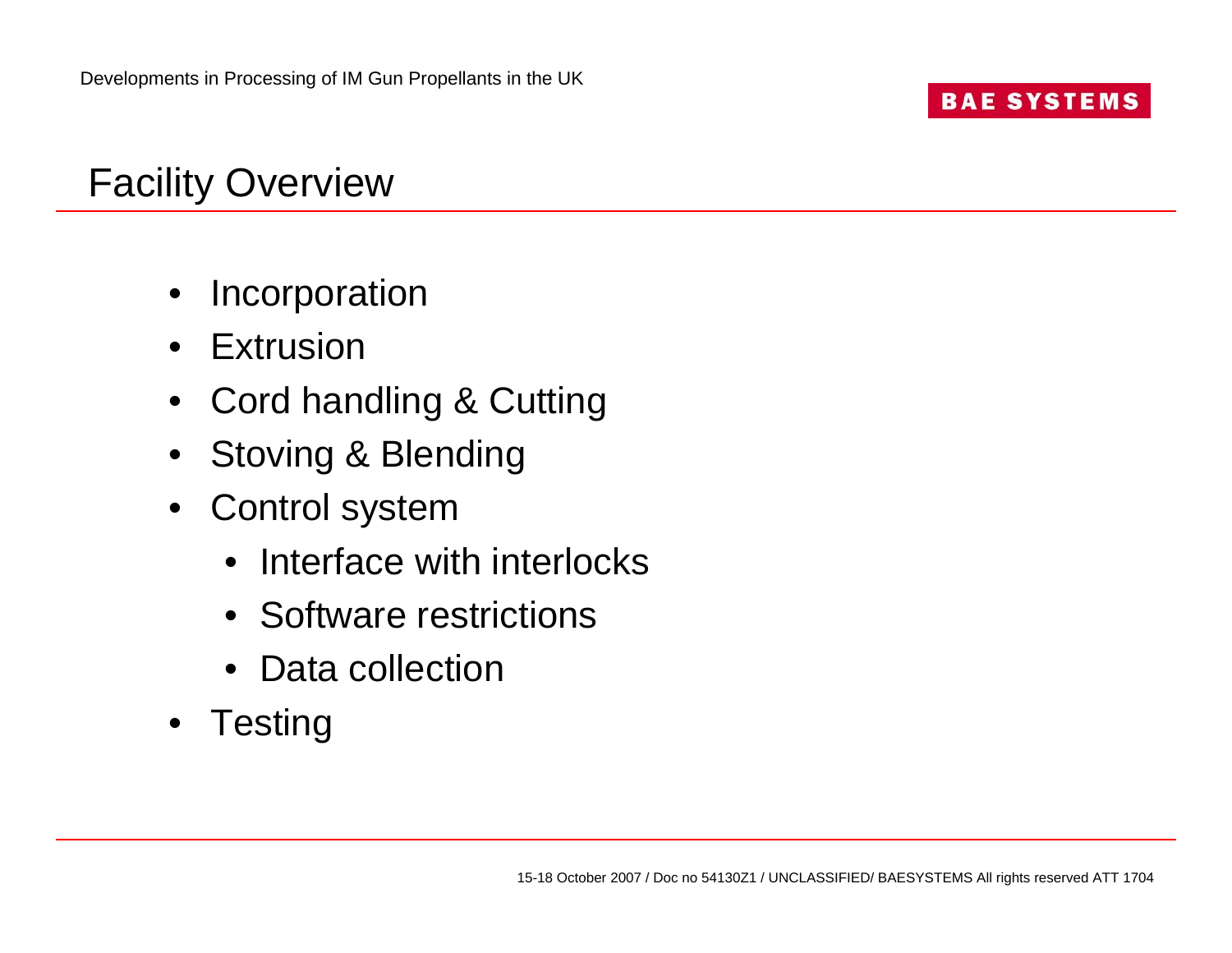## Incorporation

- Weigh scales & Metal Detector
- **Incorporators** 
	- 3 incorporators available
	- Capacity of 2kg to 20kg batches
- Rheometer
	- Each batch is monitored for viscosity

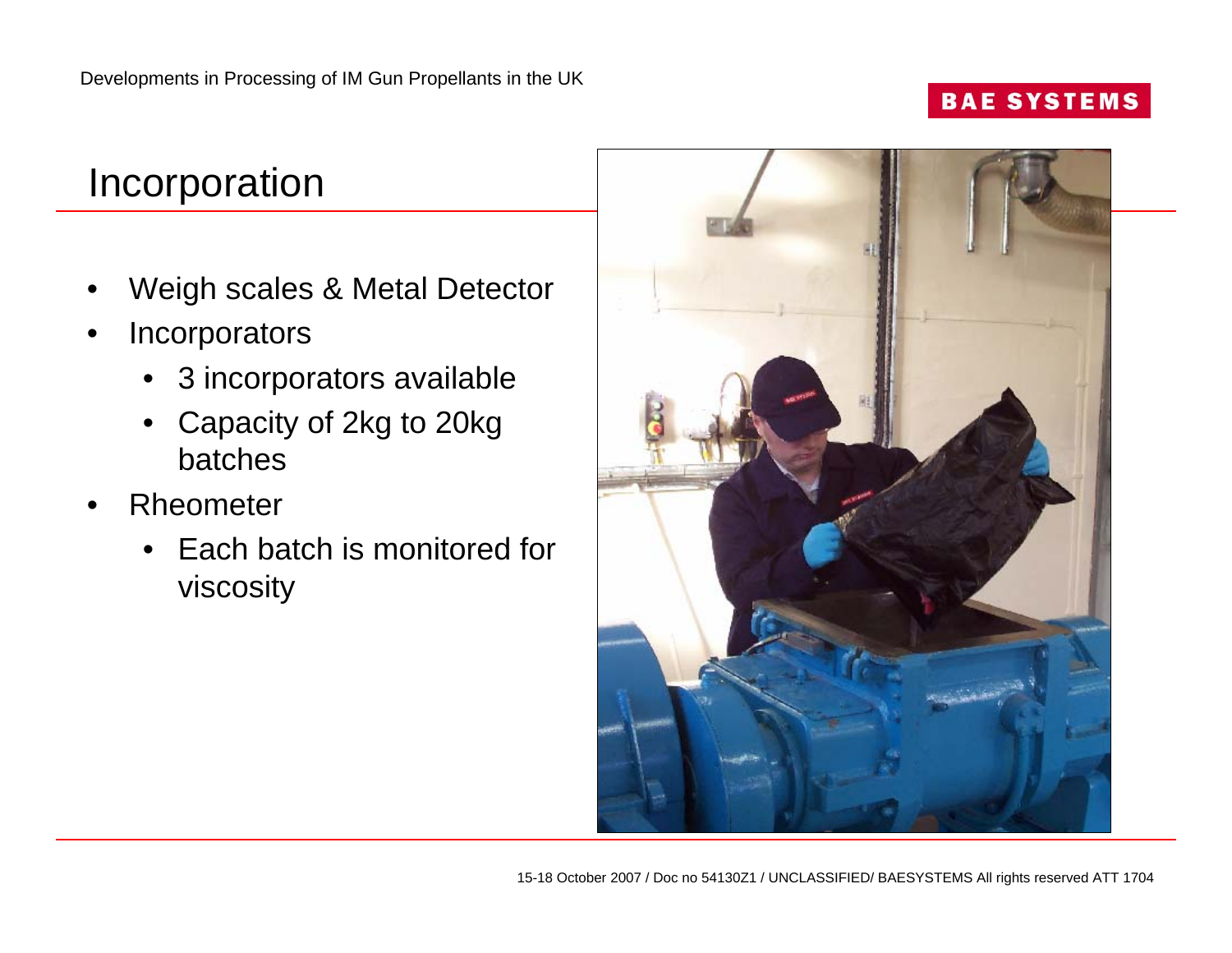## Extrusion

- 3"Press
	- 1kg capacity
- 8" Press
	- 20kg capacity
- Cord handling system
- Granule Cutter

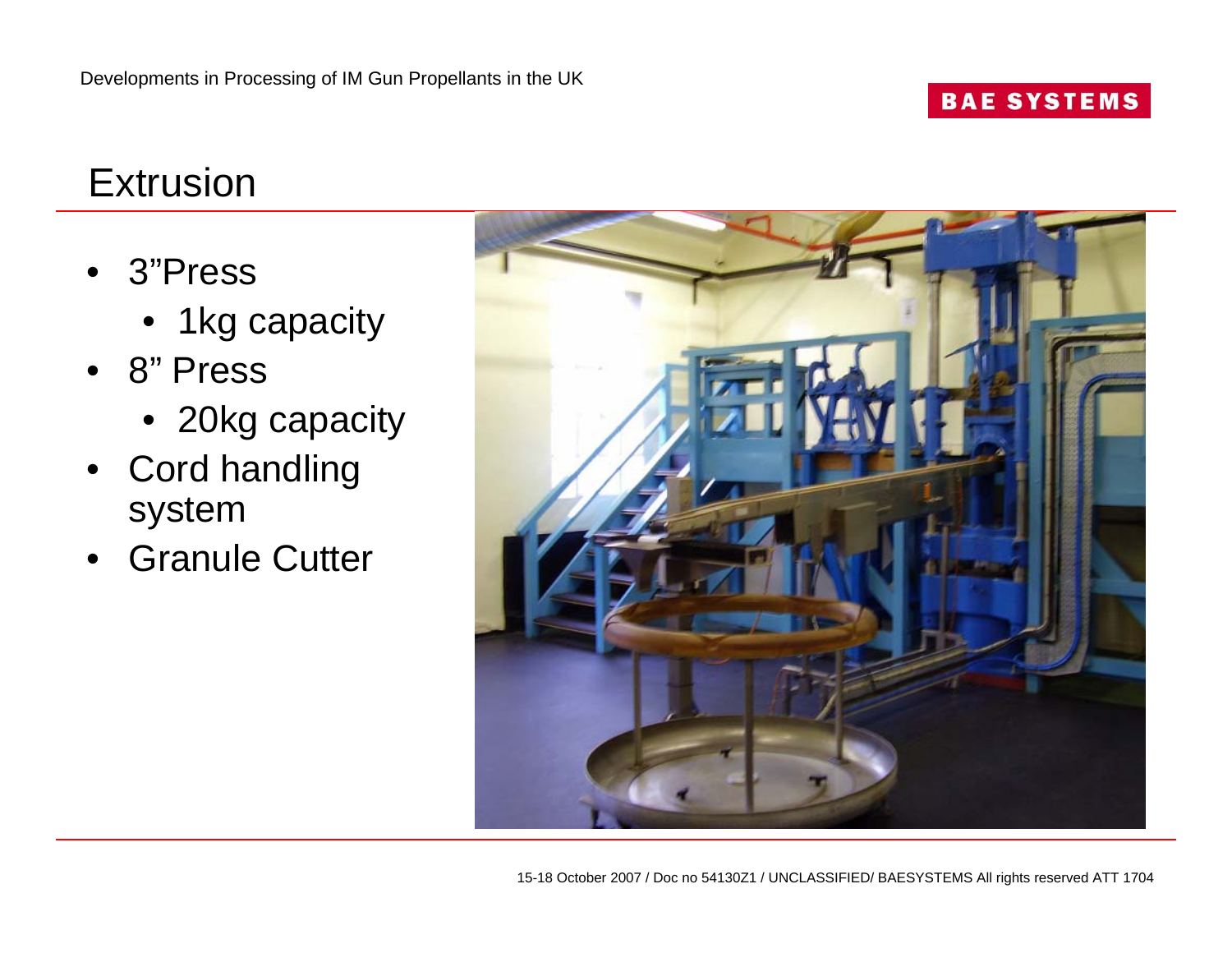# Cord handling & Cutting



#### Propellant is draped and cut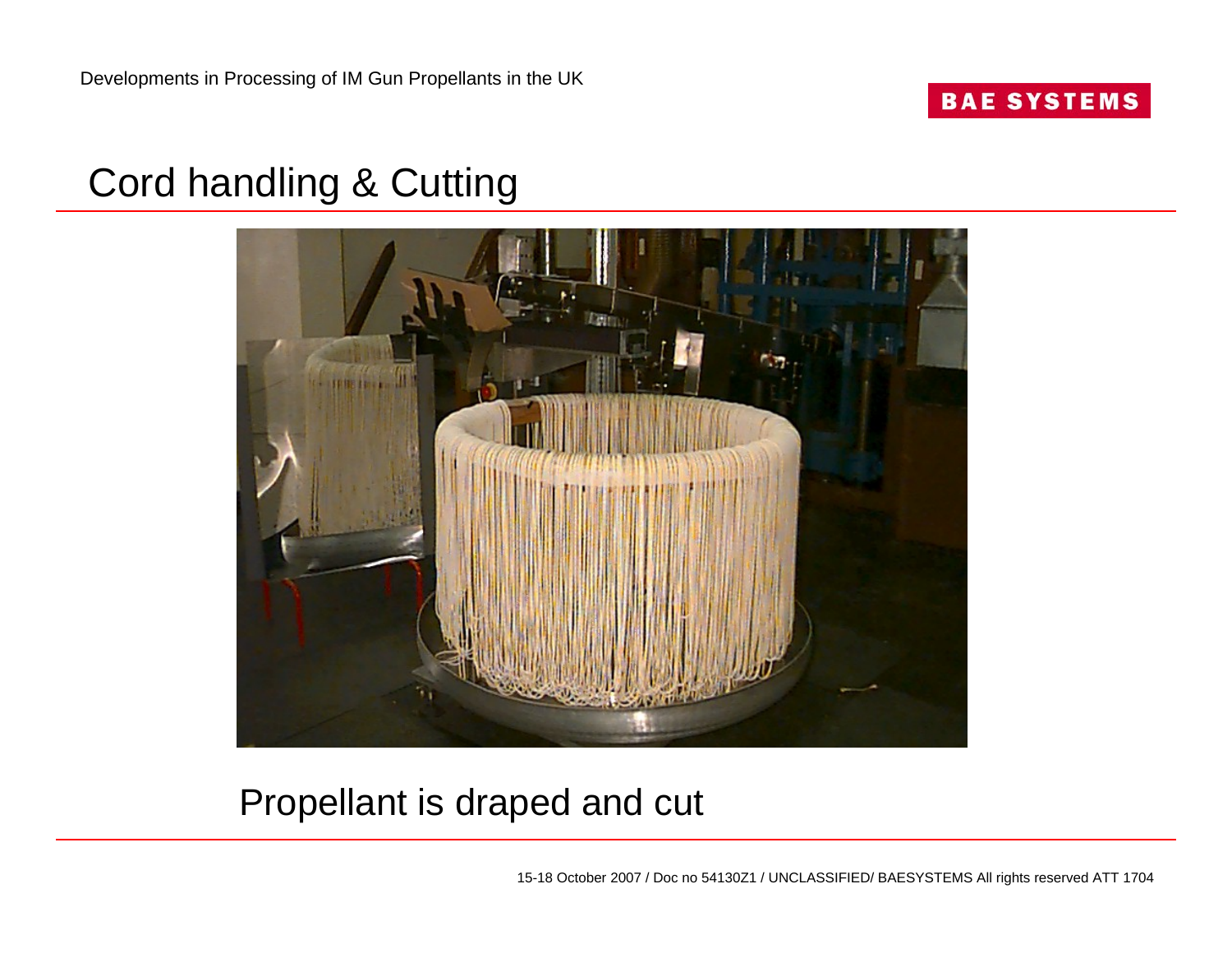# Stoving & Blending

- • Stoving
	- Propellant is dried on trays in a controlled room
	- Max temp is 45ºC
- Blending
	- •Stick propellant is manually blended
	- •Granules are blended or coated in a drum blender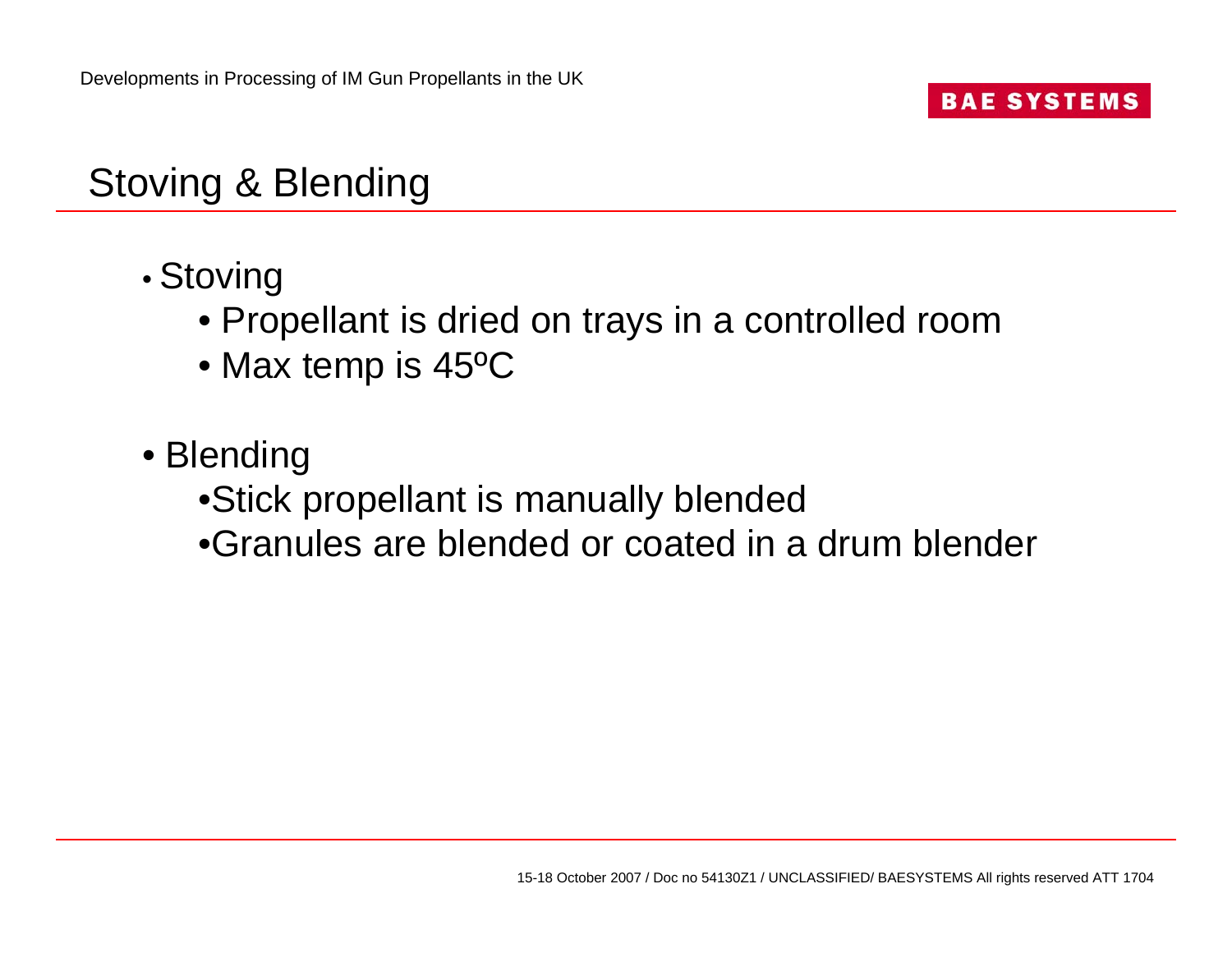#### Remote control process

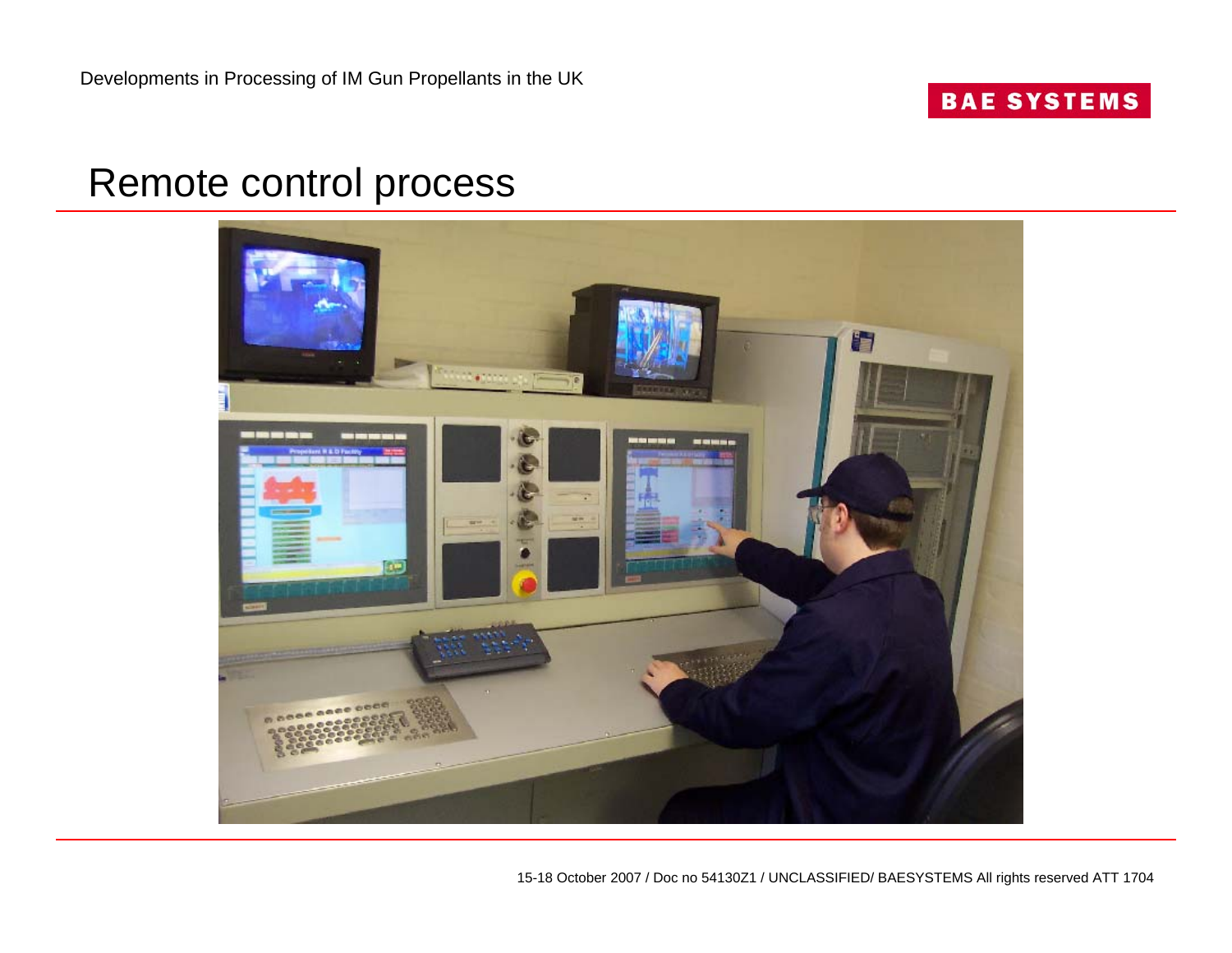# Control system – Initial access screen



| Ack | Description                | Value          | Time In      | Area | Tagname         | Status            |
|-----|----------------------------|----------------|--------------|------|-----------------|-------------------|
|     | inch press system pressure |                | 09 23:51 982 | ALL  | SYSTEM PRESSURE | LOLO <sup>1</sup> |
|     |                            |                |              |      |                 |                   |
|     |                            |                |              |      |                 |                   |
|     |                            |                |              |      |                 |                   |
| к   |                            | $\overline{a}$ |              |      |                 |                   |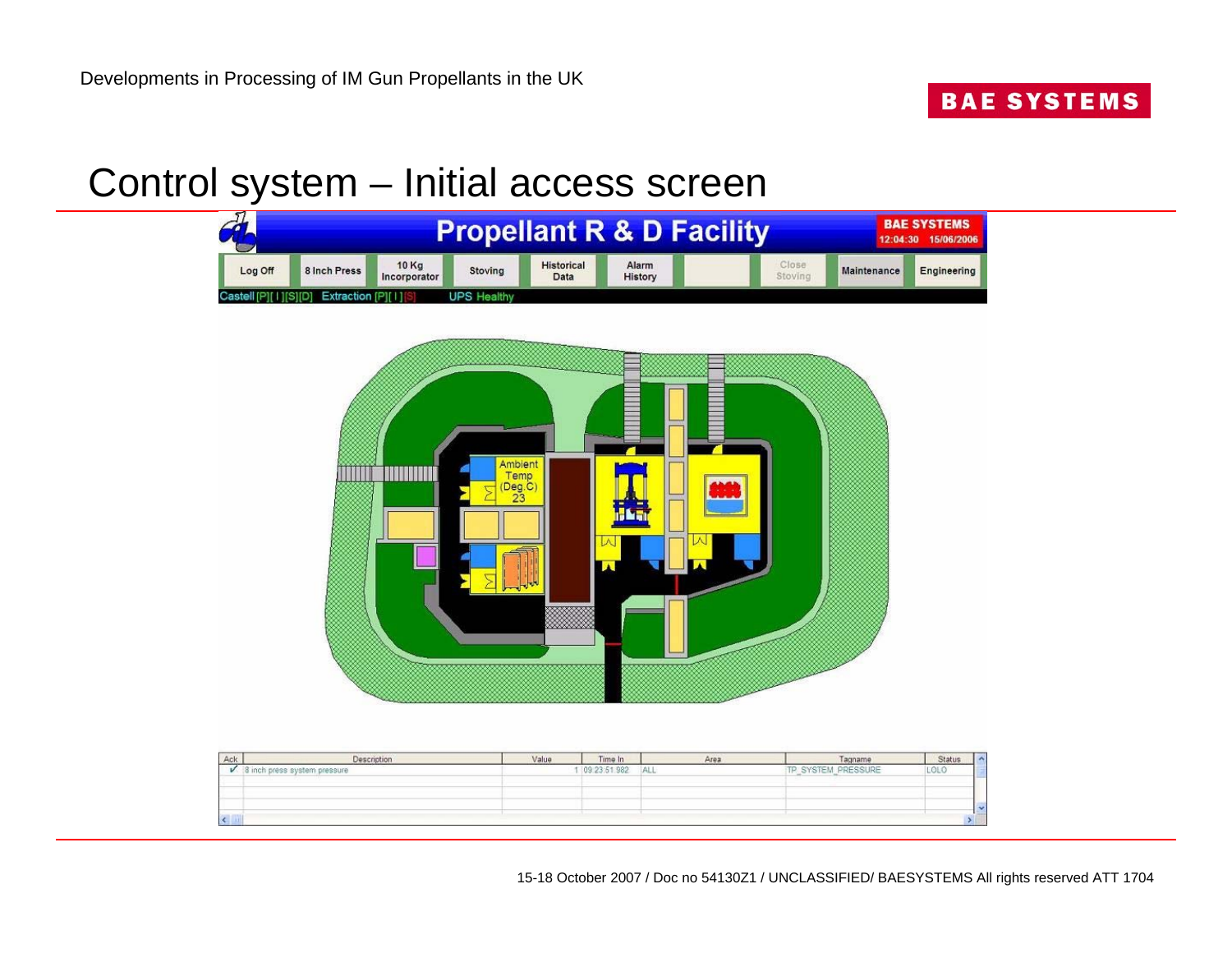# Control system – 8" press and Cord handling

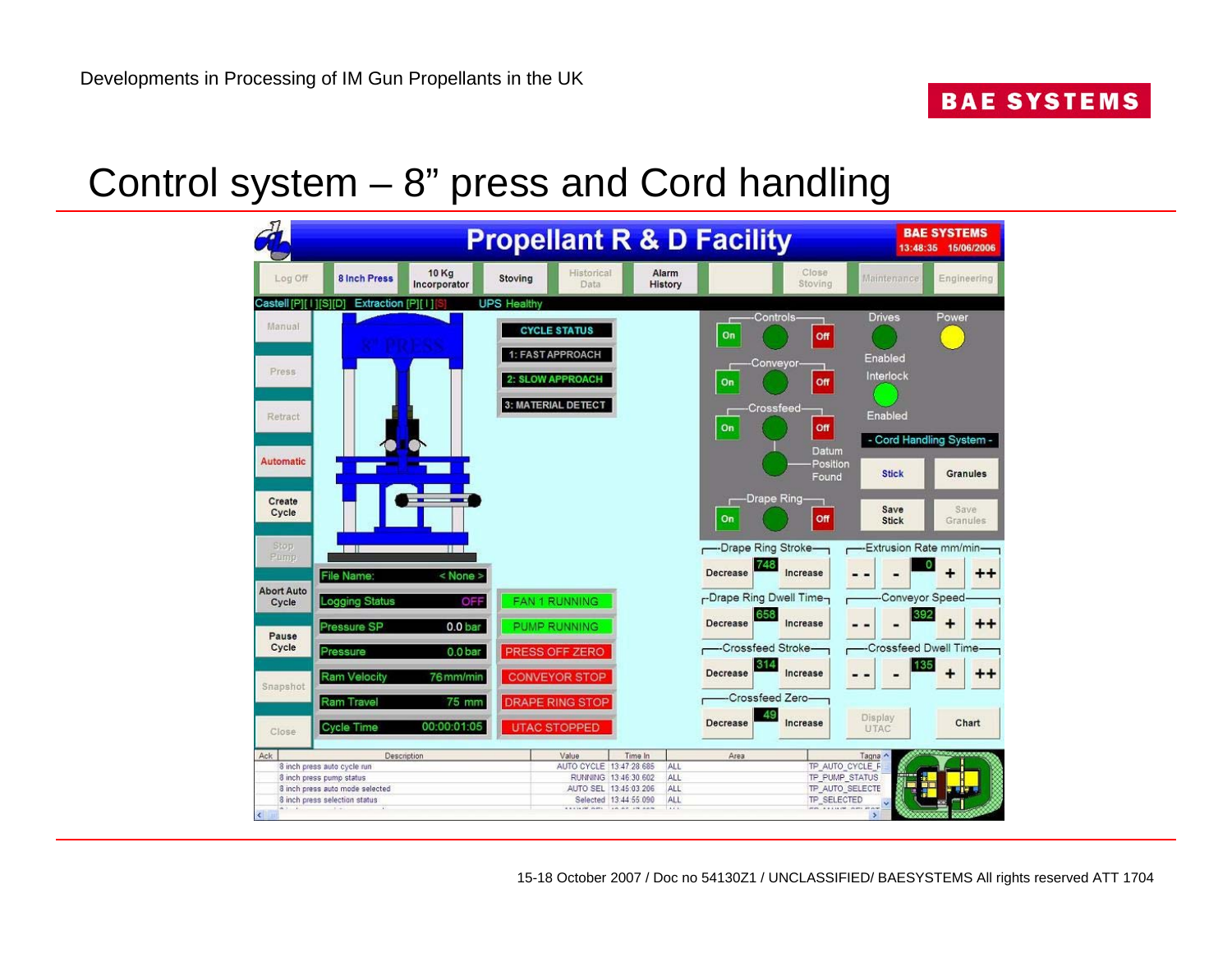# Safety Considerations

- Captive Key system
	- No one allowed in the facility while the press is running
	- No one allowed in the facility before dough-up
- Maximum pressures, torque and temperatures set.
	- First warnings and software regulated actions
- "Emergency stop" buttons throughout the facility and on the panel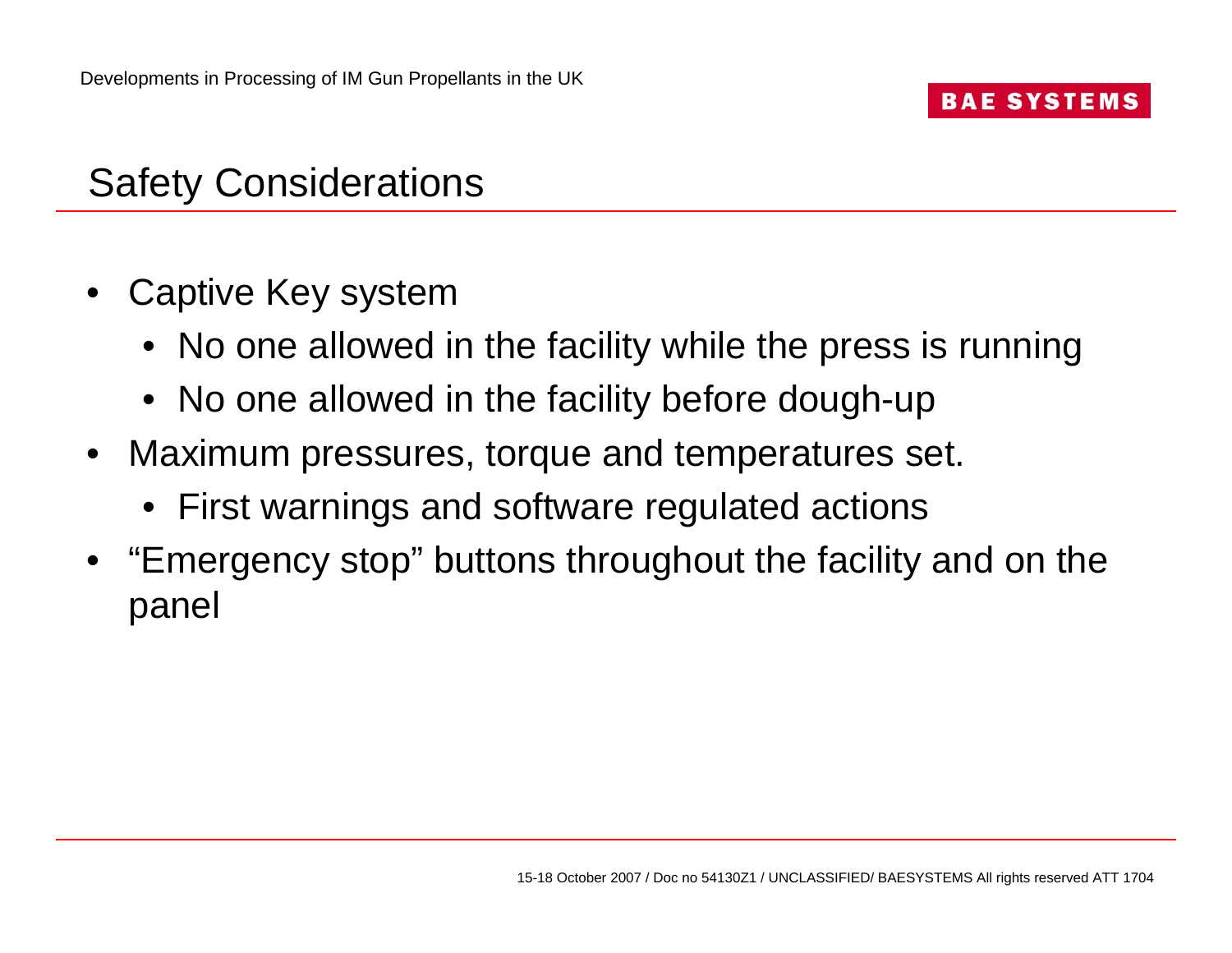## Control system - data collection

- Software system monitors the process continuously and data points for all equipment are recorded.
- Incorporator cycles are saved
	- Cycles can be replayed to ensure batch to batch consistency
- Press cycles are recorded
- Processing is monitored by CCTV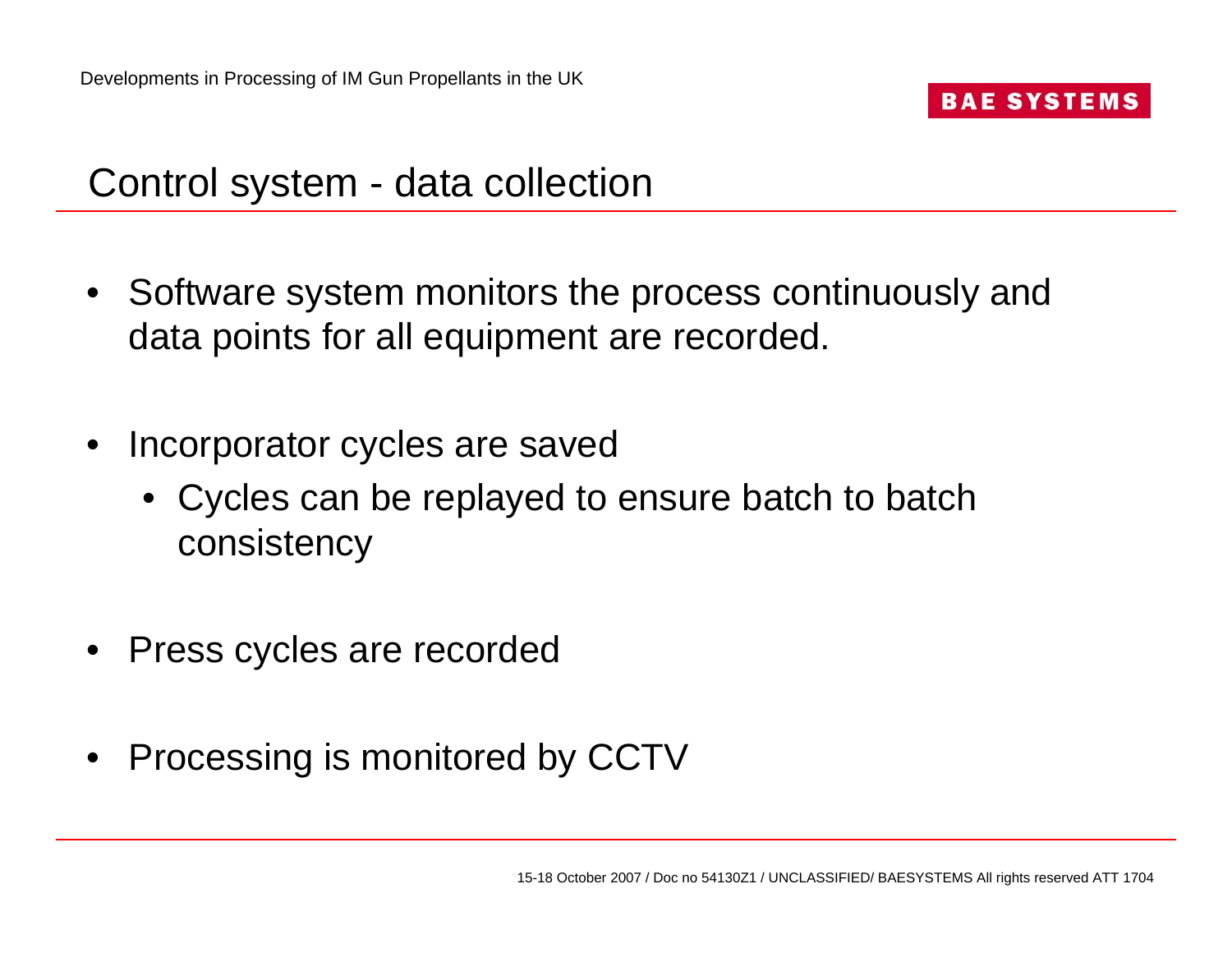# **Testing**

- Rheology
	- Capillary rheometer
	- Viscosity measured for each batch
- Dimensional analysis
- Closed Vessel
	- Recorded for each lot of propellant
- Chemical & physical analysis
	- Density recorded for each batch
- Hazard data
- Ballistic testing
- IM testing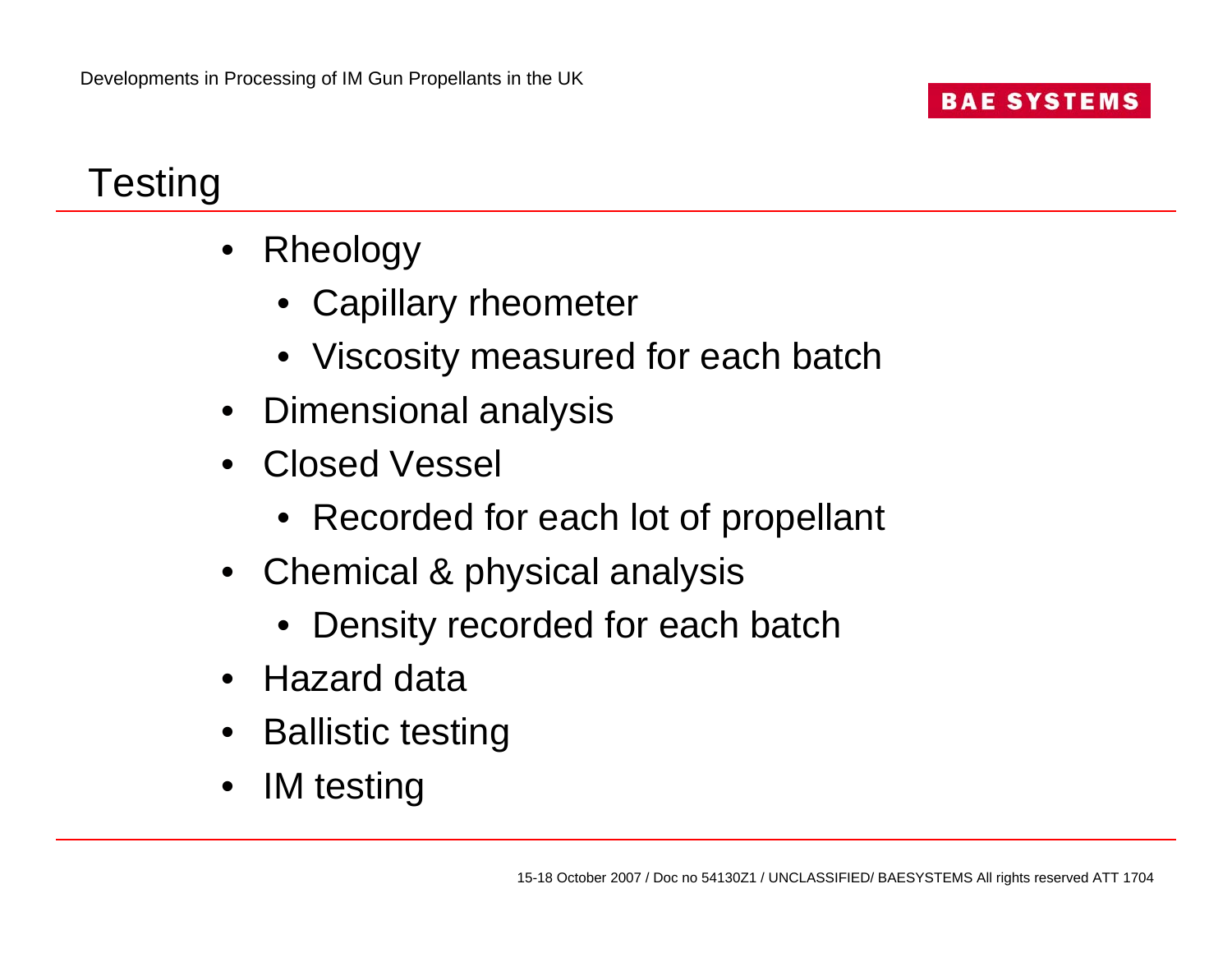## Propellant processing

- Propellant types being processed are multi-based TPE propellants for direct and indirect fire applications including research with novel ingredients
- Currently supporting MoD project for developing IM propellants.
- Collaborating with production suppliers to develop the scale up process for these propellants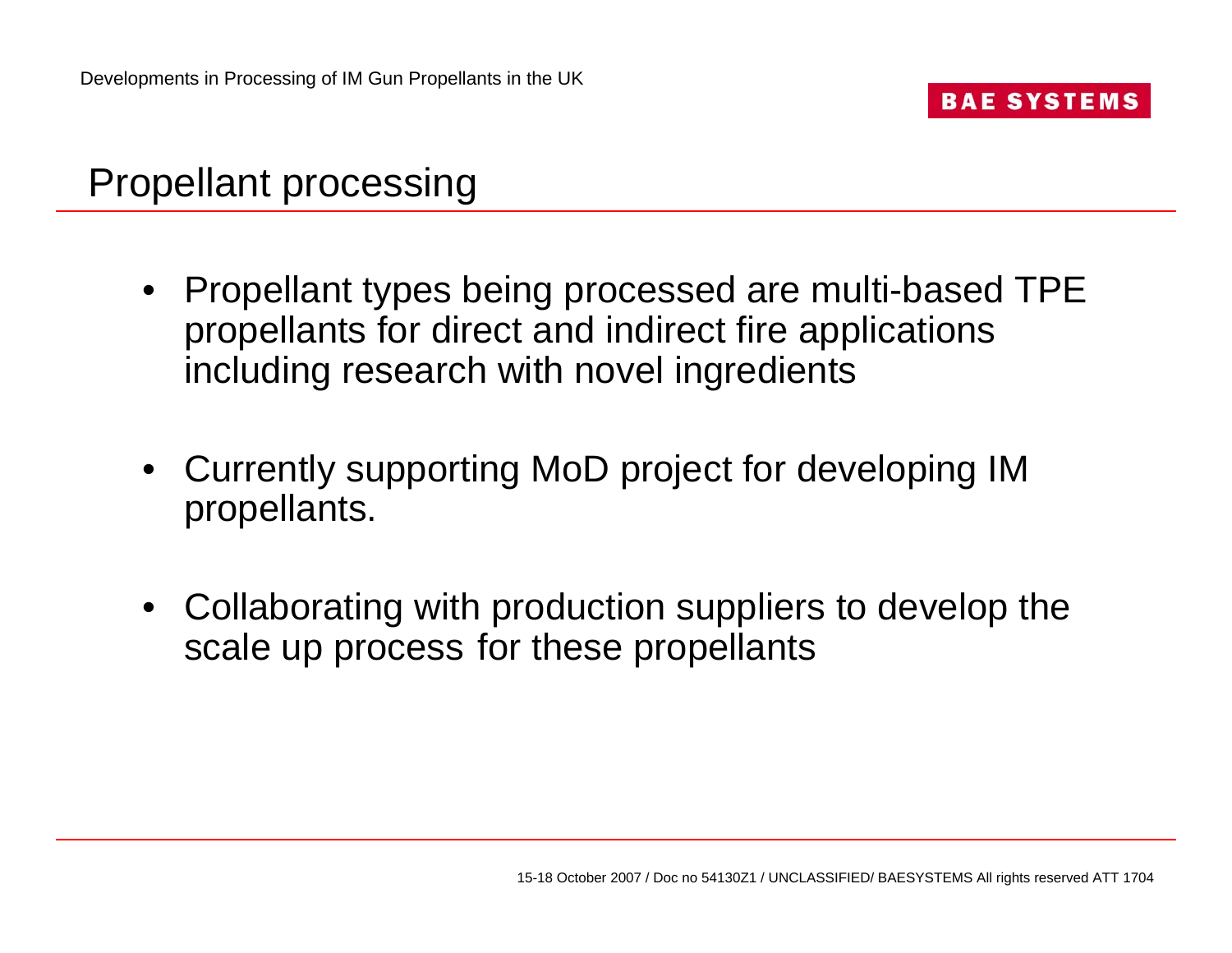## Future technology

- Continuous extrusion process based on co rotating, fully intermeshing, self wiping, twin screw extruder
- Benefits well known:
	- **Safety** 
		- Remote processing
		- Lower amounts of energetic material being processed
		- Reduction in wastage
		- Highly controlled and instrumented process
	- •Quality
		- •Aeration decreased
		- •Continuous process
	- •Performance benefits
		- •Enhances propellant physical properties
		- •Enhances ballistic properties
		- •Highly flexible process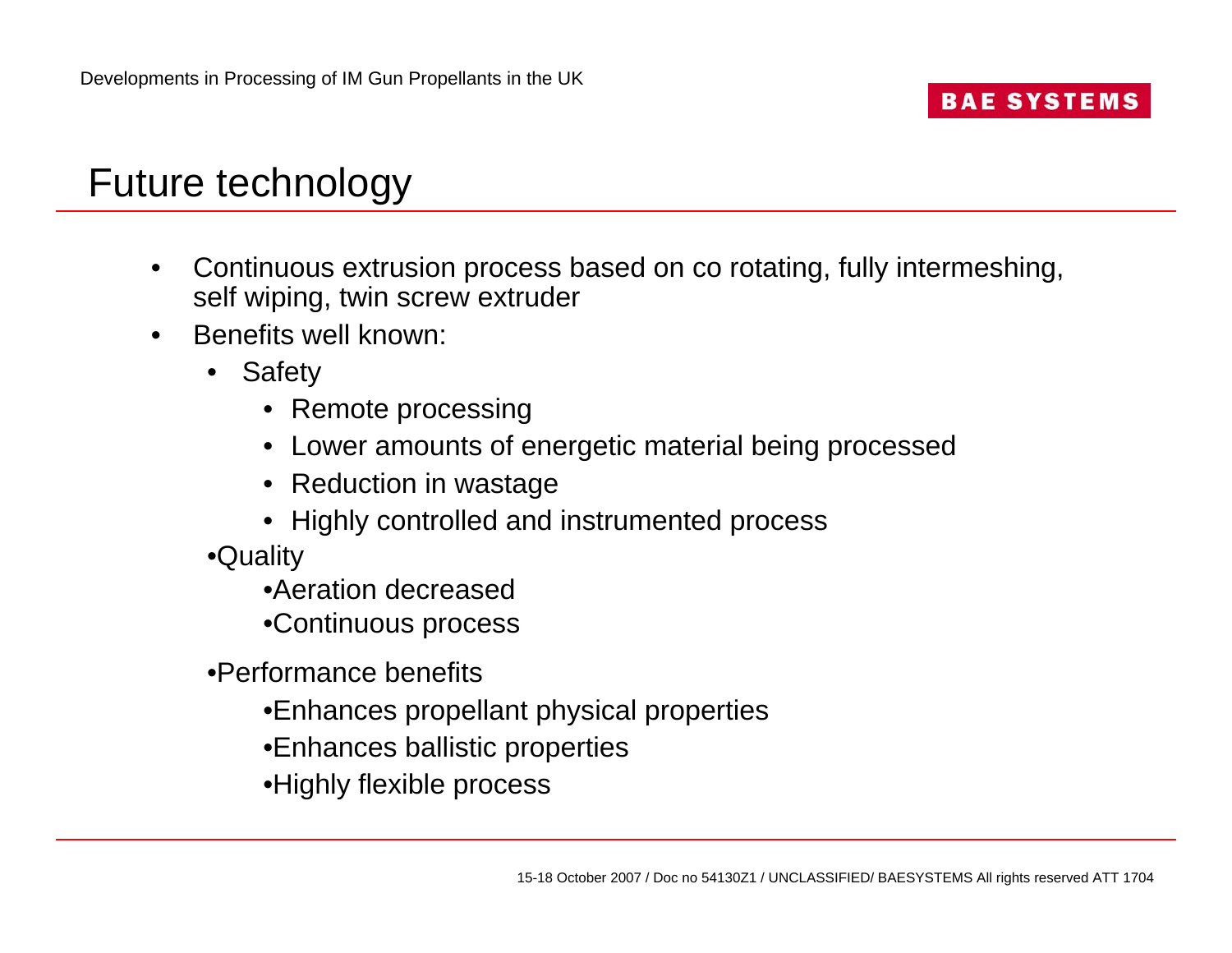## Future technology



#### 30 mm twin screw extruder to be installed in 2008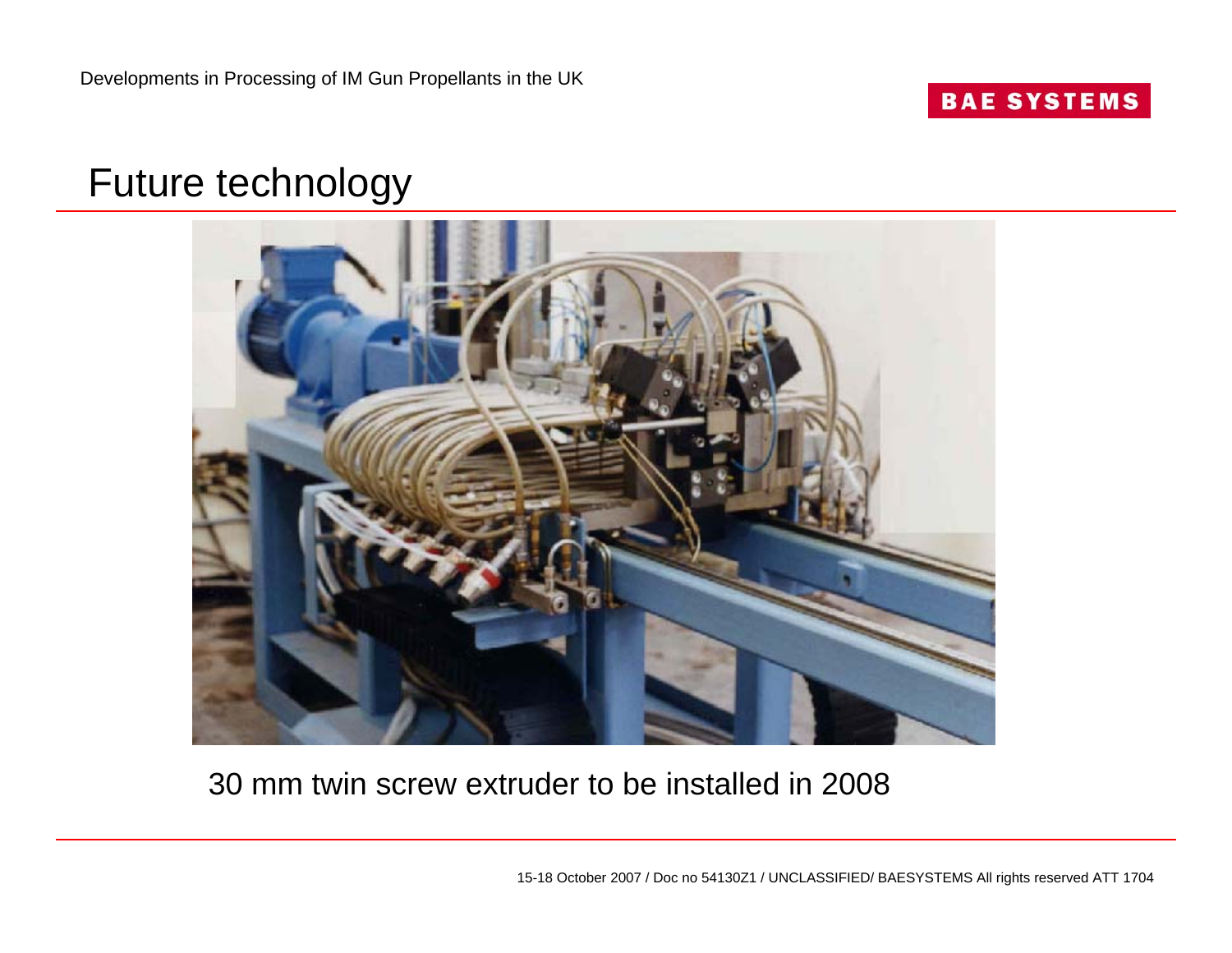## **Conclusions**

- BAE Systems Glascoed re-established an R&D capability within the company.
- The new process route is safer and gives an enhanced reliability within the process.
- TPE LOVA propellant has been processed successfully.
- Facility will continue to develop with Twin Screw Extruder programme.